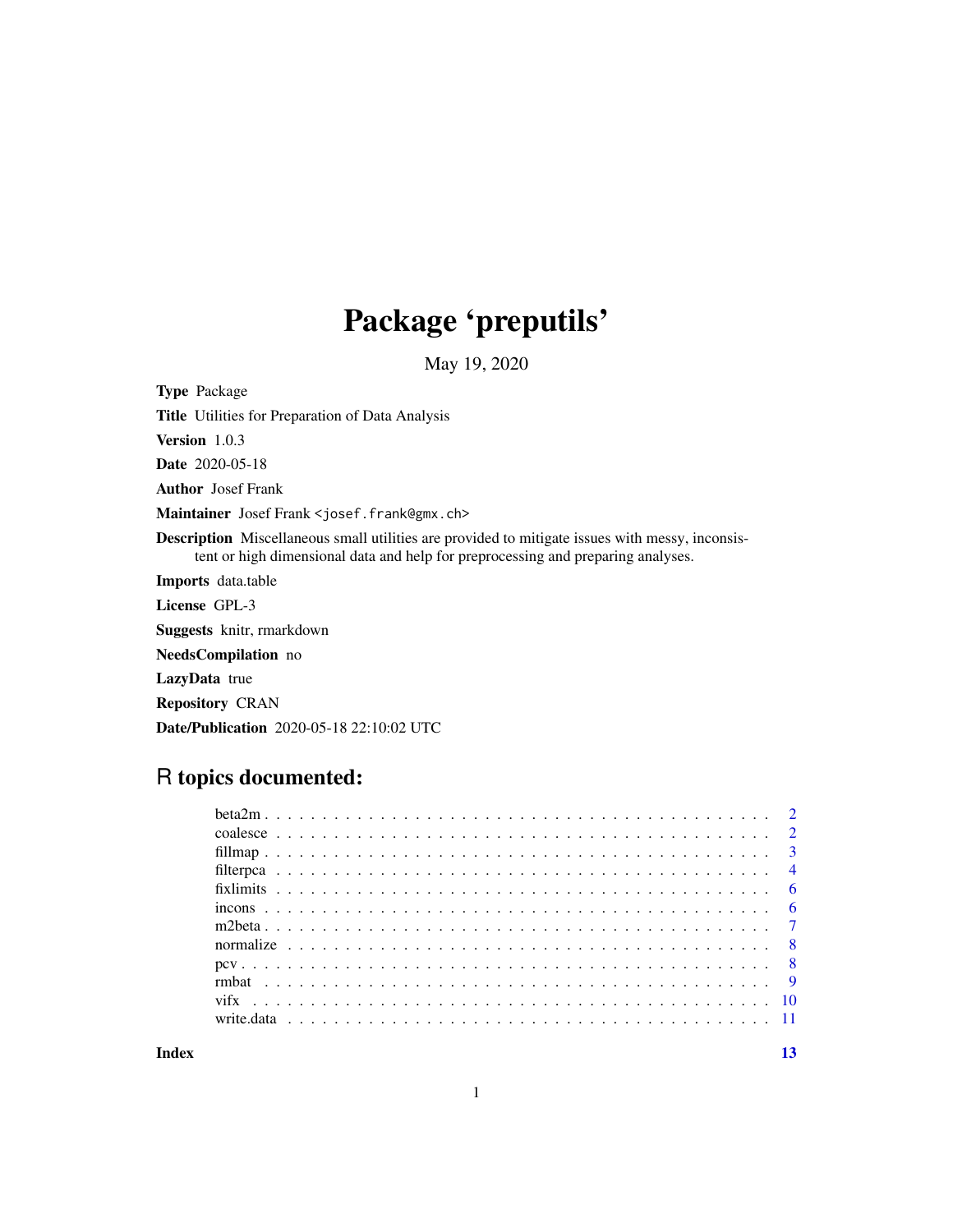<span id="page-1-0"></span>

## Description

Proportional data are commonly modelled using a glm approach with logit link function. When performing the logit transformation in advance separately, simple OLS methods can be applied.

#### Usage

beta2m(b)

#### Arguments

b vector or matrix holding the original data

## Details

Data are transformed according to  $M = log[2](\frac{b}{1-b})$ . The input data are assumed to have the range 0<b<1. Data outside this range will lead to missing values. Corner cases (data of b=0 or b=1) can be handled by use of fixlimits().

#### Value

A named vector/matrix with same dimensions as b and  $log[2]$  transformed values

#### Examples

```
a \leq - sapply(c(0.01,0.05,0.5,0.8,0.9), function(x) rbinom(30,100,x)/100)
matplot(a,pch=20)
matplot(beta2m(a),pch=20)
matplot(a,beta2m(a),pch=20)
```
coalesce *select 1st existing value of several columns*

#### Description

Inspired by the respectively named sql function. In a list of vectors with equal length the function for each of the observations selects the first value that is not NA, in the order provided

#### Usage

coalesce(...)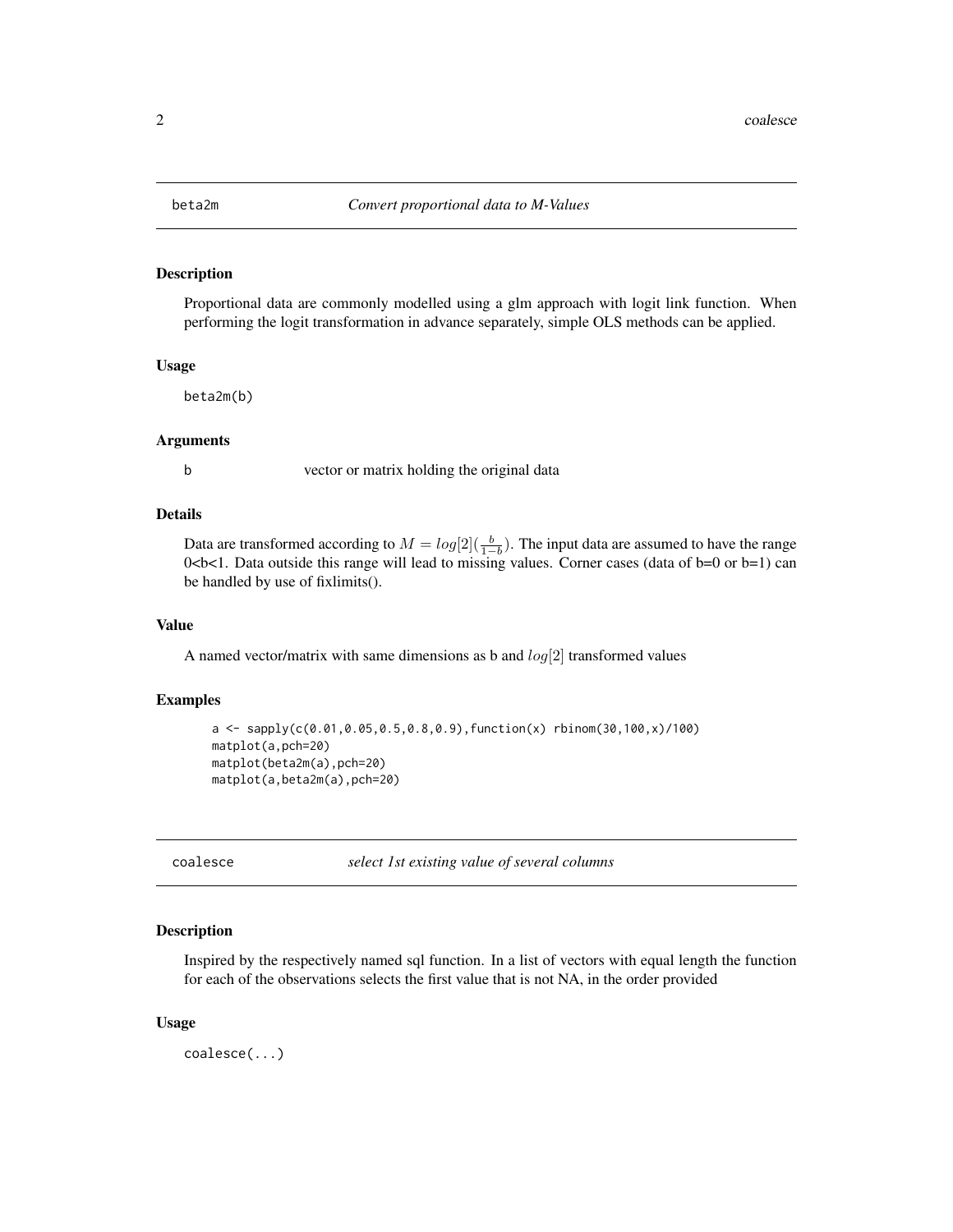#### <span id="page-2-0"></span>fillmap 3

#### Arguments

... vectors holding the values, sepearated by "," (commonly columns of data.frame)

## Details

Data are transformed according to

$$
b = \frac{2^M}{2^M + 1}
$$

## Value

A named vector holding the supplemented values

#### Examples

 $a1 = c(1, NA, NA, NA)$  $a2 = c(2, 2, NA, NA)$  $a3 = c(NA, 3, 3, NA)$ cbind(a1,a2,a3,suppl=coalesce(a1,a2,a3))

fillmap *Supplement missing values in mapping of data*

#### Description

In properly normalized data bases, 1:1 mapping should be complete and unique. In real world data however ID mappings or data base key candidates are repeated over and over across observations, partly with missing data in case of merged data set. fillmap supplements NAs in mapping variables as far as possible

#### Usage

fillmap(x, y, what = "xy", rmdup=FALSE, rmmiss=FALSE, printori=FALSE)

## Arguments

| x, y     | vectors of equal length, holding the mapping values, sepearated by ","                                       |
|----------|--------------------------------------------------------------------------------------------------------------|
| what     | data to be returned, either 1st ("x") or 2nd argument ("y") or a data, table, coin-<br>taining both $("xy")$ |
| rmdup    | remove duplicates from mapping (TRUE) or return all rows in original order<br>(FALSE)                        |
| rmmiss   | remove rows, where not mapping could be found (TRUE) or return all rows<br>(FALSE)                           |
| printori | print original variables side by side                                                                        |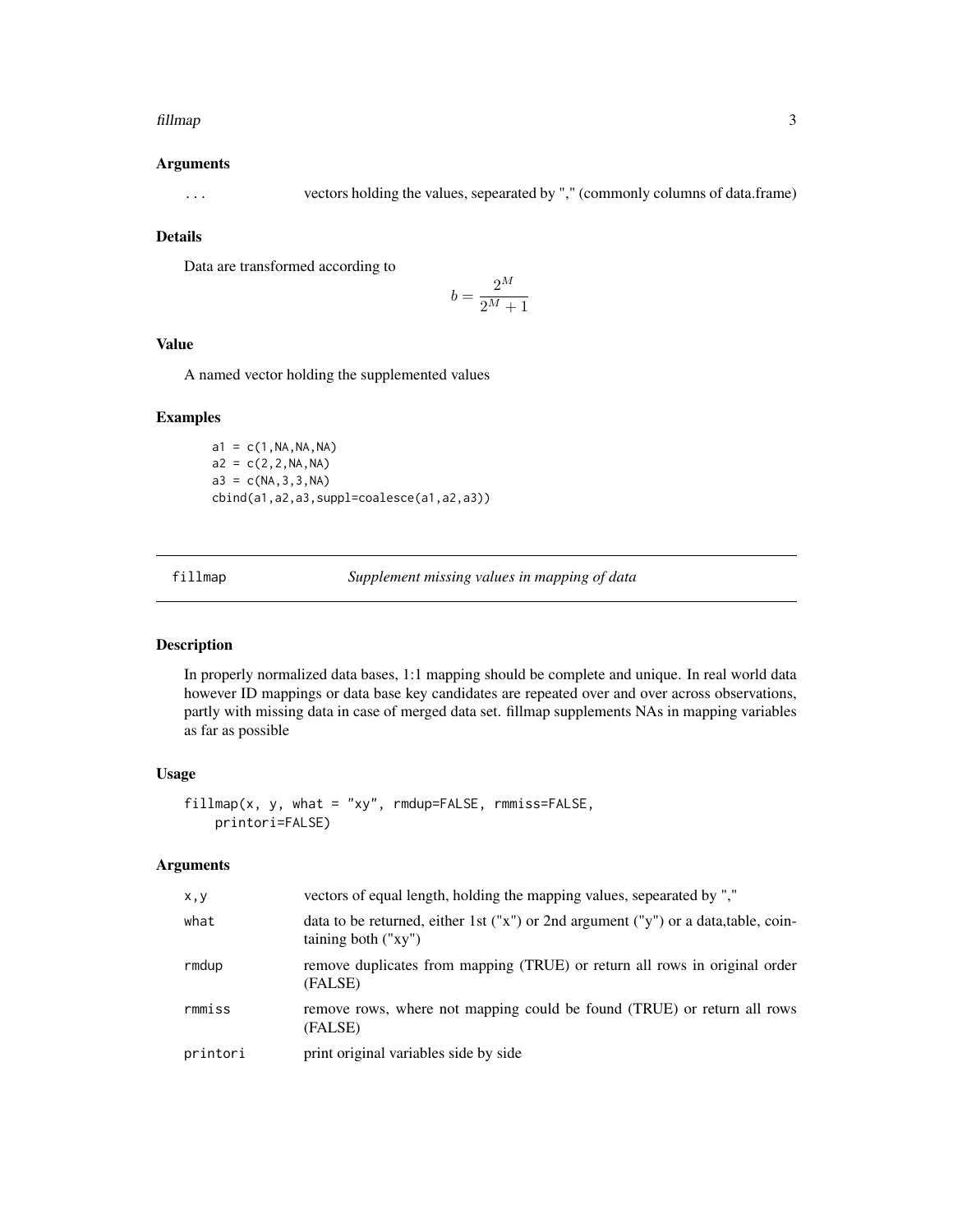## <span id="page-3-0"></span>Details

incons assumes a 1:1 mapping between provided variables, as is commonly the case for example in ID translation steps.

For all cases where a proper unambiguous 1:1 matching exists. The missings values are filled in

#### Value

Vector or data.table with original mapping data, where NAs are filled in whith supplemented data where possible

#### Examples

```
library(data.table)
pheno1 <- data.frame(id1=c(1,2,3,4),id2=c(11,22,NA,NA),phenodat=c(NA,NA,NA,"d"))
pheno2 <- data.frame(id1=c(NA,NA,NA),id2=c(11,22,33),phenodat=c("a","b","c"))
pheno3 <- data.frame(id1=c(4,3),id2=c(44,33),phenodat=c(NA, NA))
phenoges <- rbind(rbind(pheno1,pheno2),pheno3)
with(phenoges,fillmap(id1,phenodat))
with(phenoges,fillmap(id1,phenodat,rmdup=TRUE))
with(phenoges,fillmap(id1,phenodat,rmmiss=TRUE))
with(phenoges,fillmap(id1,phenodat,rmdup=TRUE,rmmiss=TRUE))
with(phenoges,fillmap(id2,phenodat))
with(phenoges,fillmap(id2,phenodat,rmdup=TRUE))
with(phenoges,fillmap(id2,phenodat,rmmiss=TRUE))
with(phenoges,fillmap(id2,phenodat,rmdup=TRUE,rmmiss=TRUE))
phenosupp <- with(phenoges,fillmap(id1,id2))
names(phenosupp) <- c("id1","id2")
phenosupp$phenodat <- fillmap(phenosupp$id1,phenoges$phenodat,what="y")
unique(phenosupp)
```

```
filterpca Filter data set using PCA
```
## Description

Noise removal in data set by means of using principal component analysis. Optionally calculate distances (reconstruction error and Mahalanobis distance

#### Usage

```
filterpca(x,npc=NULL,pcs=NULL,scale.=F,
method=c("k","t"),resulttype=c("p","d","b"),lambda=NULL)
```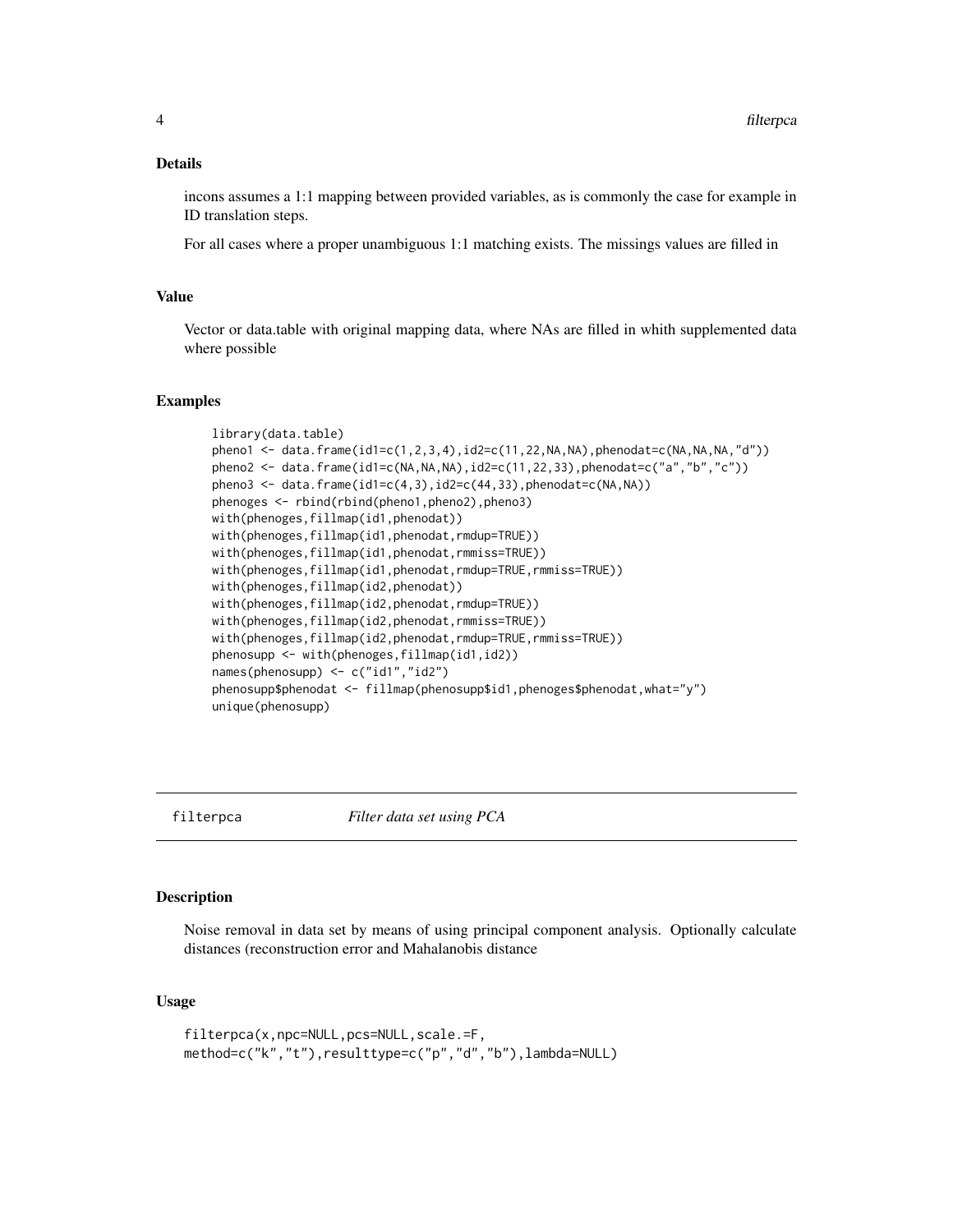#### filterpca 5

## Arguments

| X          | data set                                                                                                                                                                                                                                                            |
|------------|---------------------------------------------------------------------------------------------------------------------------------------------------------------------------------------------------------------------------------------------------------------------|
| npc        | Number of leading principal components to be used for reconstruction of data<br>set after filtering (positive integer) or number of last components to be skipped<br>(negative integer).                                                                            |
| pcs        | Vector of integers providing column numbers of components to be included for<br>reconstruction (positive numbers) or components to be skipped (negative num-<br>bers). In case of mixed signs negative numbers are ignored.                                         |
| scale.     | should values be scaled to unit variance before PCA?                                                                                                                                                                                                                |
| method     | One of either "k" or "t", with following meaning: "k": No further filtering ex-<br>cept from ignoring some components when projecting back into original space;<br>"t": Additionally threshold data by setting all value with absolute value below<br>lambda to $0$ |
| resulttype | Type of resulting value, either matrix of projected values (p), distances (d) or a<br>list containing both (b)                                                                                                                                                      |
| lambda     | cutoff to be used for thresholding data. Lambda $=$ NULL instructs to use a<br>predefined value of 5% of the mean deviation                                                                                                                                         |

## Details

The function performs PCA on provided data set. Noise is removed by reconstructing original values either on only a subset of extracted PCs, thresholding PC-scores (setting all values with absolute value below provided cutoff to 0) or a combination of both.

#### Value

Depending on requested resulttype:

| р | Matrix with original observations projected back onto original attribute space<br>after filtering                                |
|---|----------------------------------------------------------------------------------------------------------------------------------|
| d | Data frame with Mahalanobis distance of observations calculated only on subset<br>of requested PCs and with reconstruction error |
| b | List containing both values mentioned above                                                                                      |

## Examples

 $a = \text{iris}[-5]$ b0 = filterpca(a,npc=4,res="b") b1 = filterpca(a,npc=3,res="b") b2 = filterpca(a,npc=2,res="b") pairs(b0,pch=20,col=iris\$Species) pairs(b1,pch=20,col=iris\$Species) pairs(b2,pch=20,col=iris\$Species)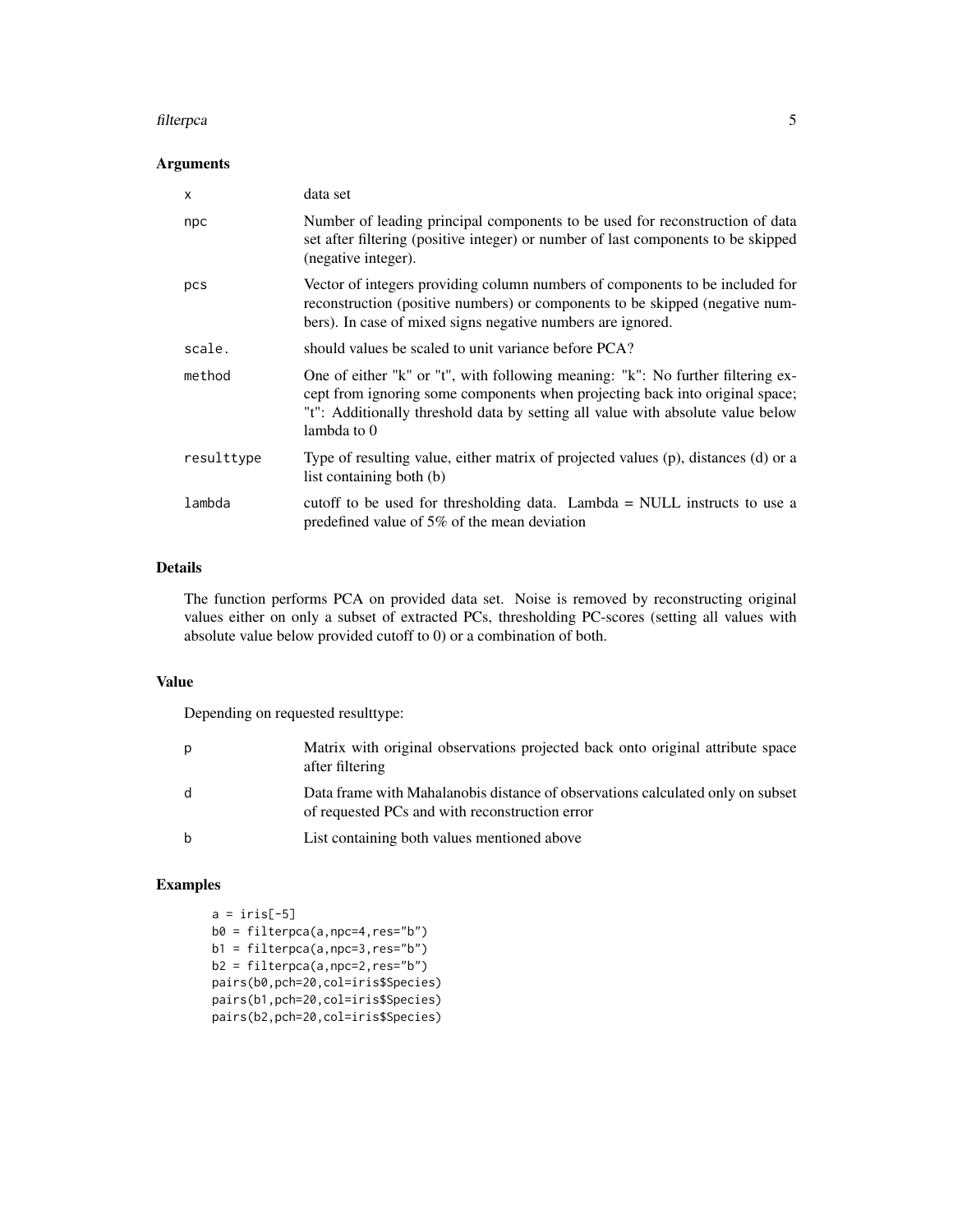<span id="page-5-0"></span>

## Description

Change extreme values in proprtional data prior to logit transformation

#### Usage

fixlimits(x)

#### Arguments

x name of vector to adjust

## Details

The function assumes a data range of  $0 \le x \le 1$ . Data outside this range are regarded as measurement errors and recoded to NA. In order to avoid generating missings during logit transformation values  $>=1$  and  $<=0$  respectively are shifted to lie within the range  $(0,1)$  excluding the borders themselves by recoding them to the mean of the respective border and and the most extreme nearest neighbour.

#### Value

vector of same length as x with adjusted values

#### Examples

fixlimits(0:5/5)

incons *Detect inconsistencies in 1:1 mapping*

#### Description

In properly normalized data bases, no inconsistencies should be present. In real world data however ID mappings or data base key candidates are repeated over and over across observations, especially in mult centric studies with basic research data. incons tries to detect and flag these mapping discrepanices

#### Usage

incons(x, y, printproblems=FALSE)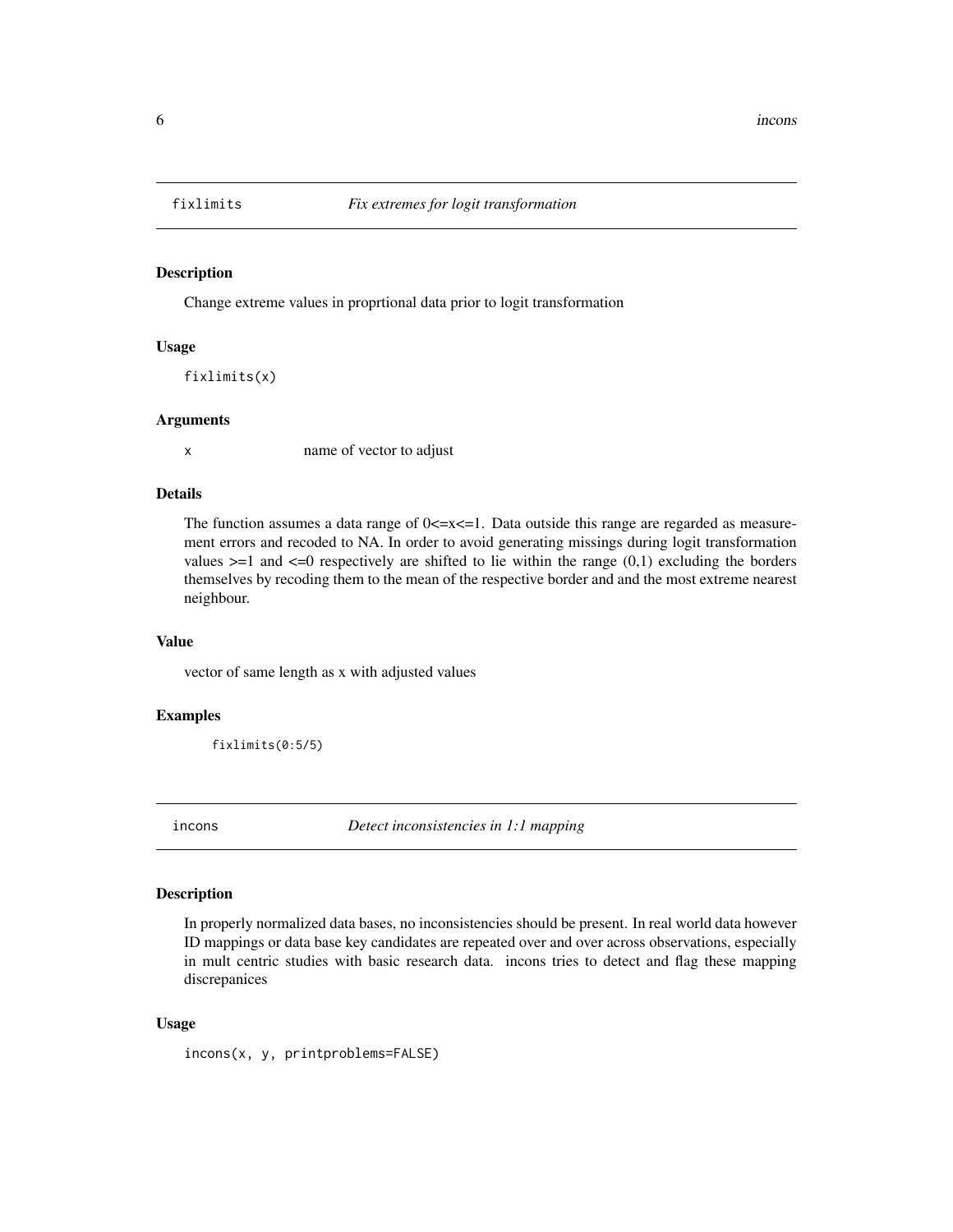#### <span id="page-6-0"></span> $m2beta$  and  $\frac{7}{2}$

#### Arguments

| X, V          | vectors of equal length, holding the mapping values, sepearated by ","        |
|---------------|-------------------------------------------------------------------------------|
| printproblems | Should a table of found problems be printed in addition to the returned flag? |

#### Details

incons assumes a 1:1 mapping between provided variables, as is commonly the case for example in ID translation steps

## Value

A named vector indicating whether ambiguous mapping does occur (TRUE) or mapping is clean (FALSE)

## Examples

 $id1 = c(1, 2, 2, 3, 4)$ id2 = c("a","b","c","d","d") ambiguous <- incons(id1,id2,print=TRUE) data.frame(id1,id2,ambiguous)

Convert logit transformed M-Values of proportional data back to orig*inal 0/1 range*

#### Description

Despite conducting analysis of proportional data in M space, for publication figures the estimated values are commonly shown in the original space (range between 0 and 1). This function provides backscaling of the M values to original space by inverting the logit transformation done by beta2m()

#### Usage

m2beta(M)

#### Arguments

M vector or matrix holding the original data

#### Details

Data are transformed according to

$$
b=\frac{2^M}{2^M+1}
$$

## Value

A named vector/matrix with same dimensions as M and transformed values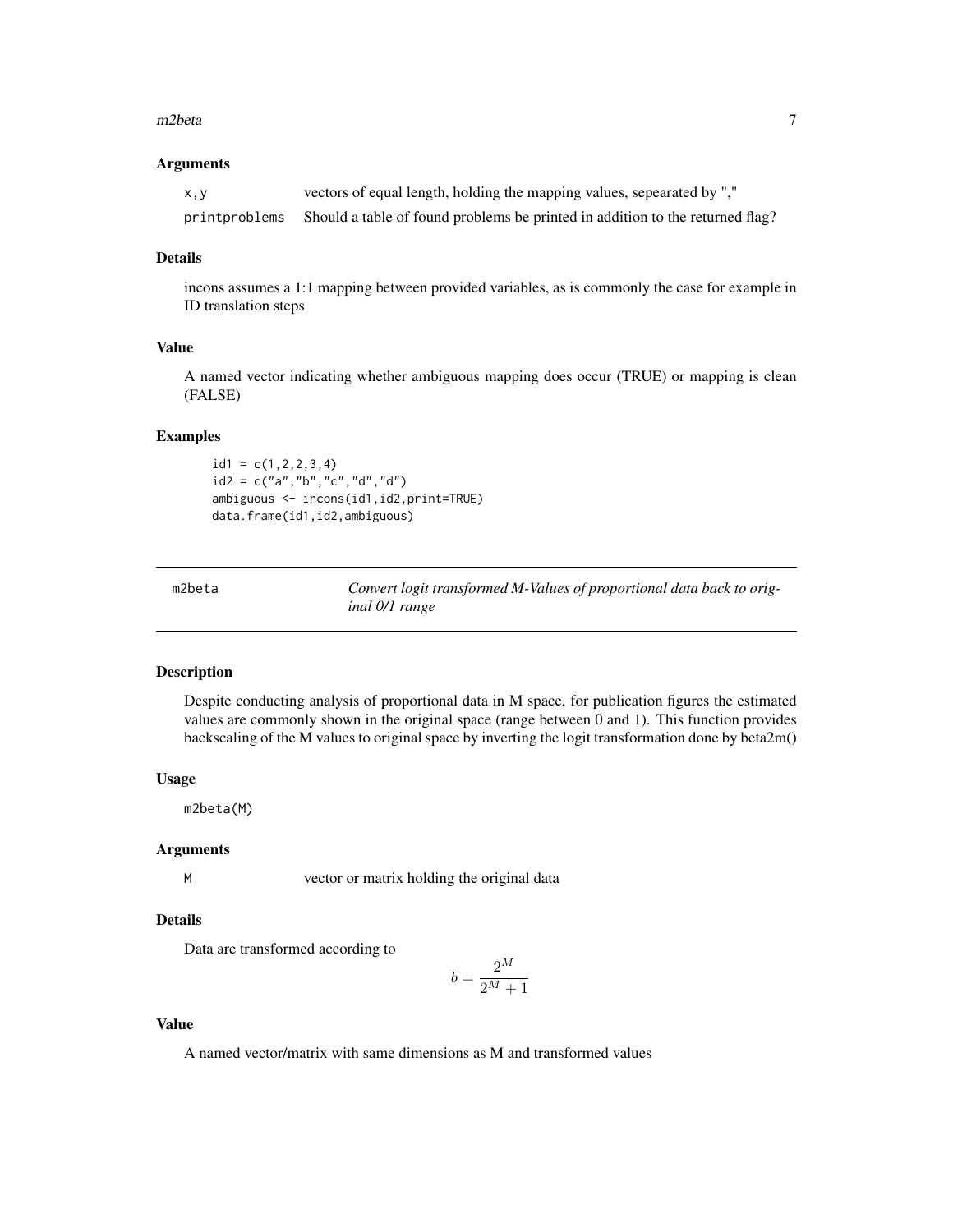## Examples

```
b = 1:99 / 100M = \text{beta2m}(b)plot(b,m2beta(M))
print(all.equal(b, m2beta(M)))
```
normalize *Normalize numeric variable to range(0,1)*

## Description

Changes range of numeric variables to have min=0 and max=1

## Usage

normalize(x)

#### Arguments

x name of object to normalize

#### Details

The function changes the range of the named numeric vector to finally have  $min(x)=0$  and  $max(x)=1$ .

#### Value

vector of same length as x with normalized values

#### Examples

normalize(1:5)

pcv *PCA on automatically selected attributes in high dimensional data*

## Description

Conduct PCA on variables with biggest variance in high dimensional data matrix

#### Usage

pcv(x, cols=5, sites=5000)

<span id="page-7-0"></span>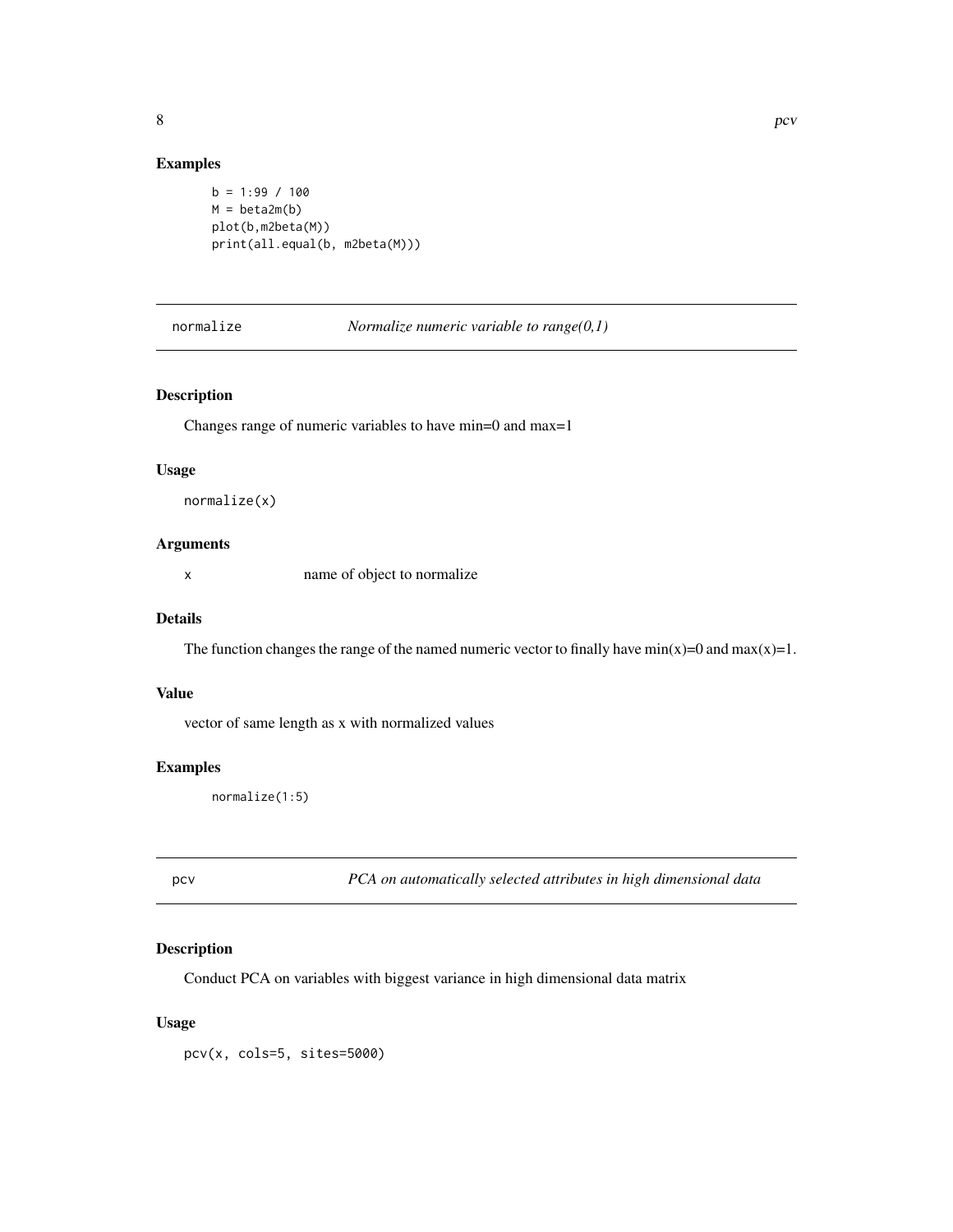#### <span id="page-8-0"></span>rmbat 9

#### **Arguments**

| $\mathsf{x}$ | name of data matrix                       |
|--------------|-------------------------------------------|
| cols         | number of principal components to extract |
| sites        | number of attributes to consider          |

#### Details

pcv assumes data in a numeric matrix and variable major format, i.e. every line corresponds to to a variable, while the columns correspond to the individual observations. This is commonly the case for data in high throughput experiments where the number of data points per individuals is high  $(>$ 10,000), while the size of batches is comparably small (dozens to hundreds). Variables with missing values are disregarded for the selection.

Use t() to transpose individual major data sets beforehand.

pcv selects the attributes with the highest variance up to the numbers provided, but takes considerations to limit these to the actual size of the present data set.

This is often used as first step in high throughput measurements to detect global effects of known batch variables.

## Value

matrix with rows corresponding to observations and columns to extracted components. Values denote the scores on the extracted components for the respective observations.

## Examples

pcs <- pcv(t(iris[1:4]),cols=2) cor(pcs,iris[-5])

rmbat *batch effect removal by mean centering and shifting*

#### Description

Remove known categorical batch effects from high dimensional data sets

#### Usage

```
rmbat(x,batches)
```
#### Arguments

| X       | name of object to be processed. This is a matrix in atribute major format (rows |
|---------|---------------------------------------------------------------------------------|
|         | correspond to variables, columns to observations)                               |
| batches | Vector with batch identifiers for each of the columns in x                      |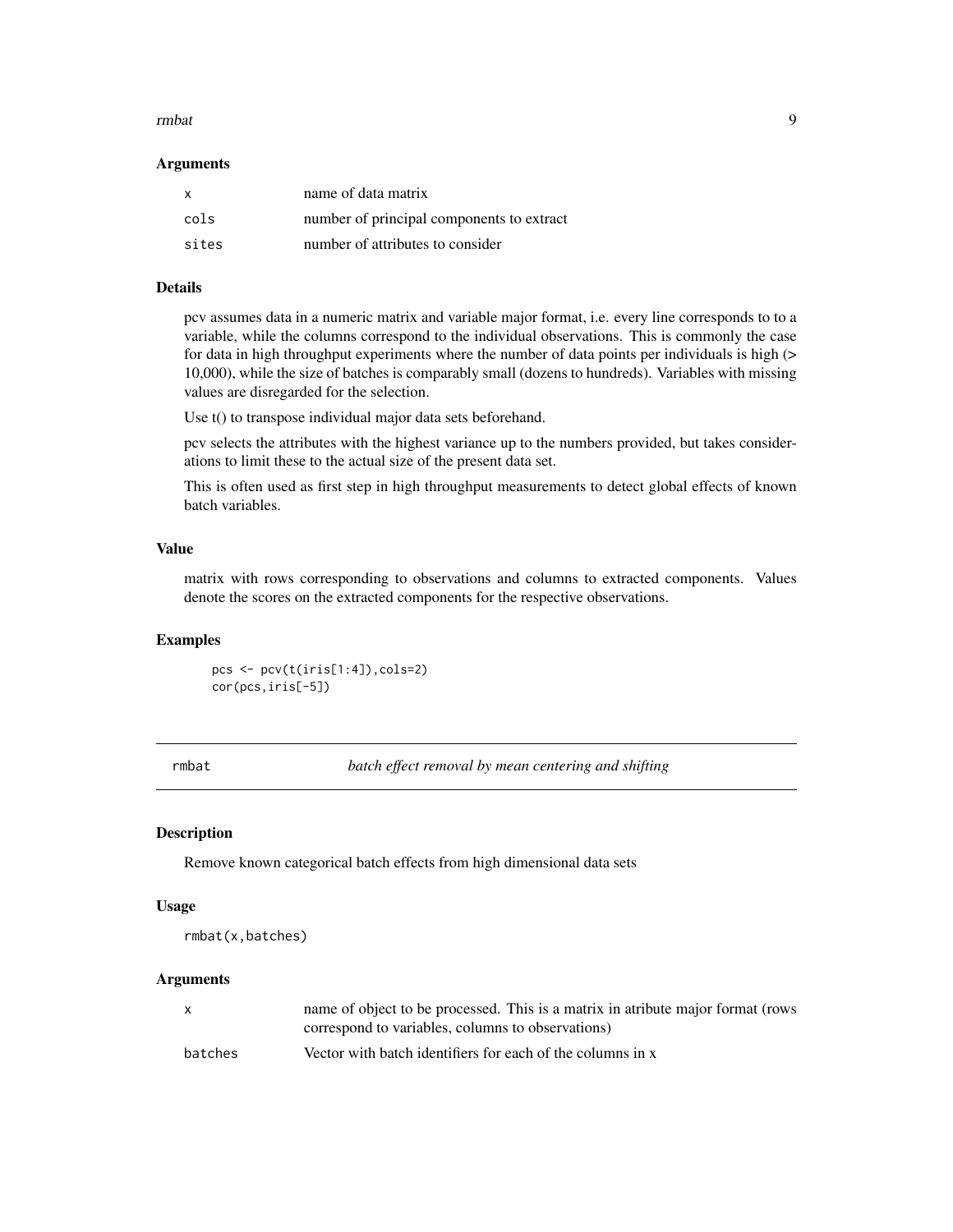## <span id="page-9-0"></span>Details

For each variable the mean values of all batches are shifted to the grand mean of the total sample. On case of several independent bacth effects being present in th data set, thes can either be combined in one batch variable, or the batches can be removed one at a time by chaining the processing and caling the cuntiong with each of the batch variables in turn

#### Value

matrix with same dimensions as x and batch effects removed

#### Note

This function is intended for use with methods that do not inherently allow inclusion of covariates in the analysis itself, e.g. pca or heatmap. If methods are used that allow inclusion of batches in analysis like linear models, that is preferred, as the method above can otherwise greatly reduce power if batches are correlated with the effect variable

## Examples

```
# create data set
n_obs = 8n_var = 10predictor <- rep(0:1,n_obs*0.5)
pure_effect <- outer(rnorm(n_var),predictor)
error <- matrix(rnorm(n_var*n_obs),n_var,n_obs)
batch1 \leq rep(1:2, each=n_obs*0.5)
batch2 < -rep(c(1, 2, 1, 2), each=n_obs*0.25)batch_effect1 <- outer(rnorm(n_var)*2,scale(batch1))[,,1]
batch_effect2 <- outer(rnorm(n_var)*4,scale(batch2))[,,1]
batch_effect <- batch_effect1 + batch_effect2
data_measured <- pure_effect + batch_effect + error
zero = outer(rep(\theta, n\_var), rep(\theta, n\_obs))b1 <- rmbat(batch_effect1,batch1)
b2 <- rmbat(batch_effect2,batch2)
b12a <- rmbat(batch_effect1,paste(batch1,batch2))
b12b <- batch_effect
all.equal(b1,zero)
all.equal(b2,zero)
all.equal(b12a,zero)
all.equal(b12b,zero)
```
vifx *Compute Variance inflation factor*

#### Description

Calculate variance inflation factors (VIF) for all numeric variables contained in data set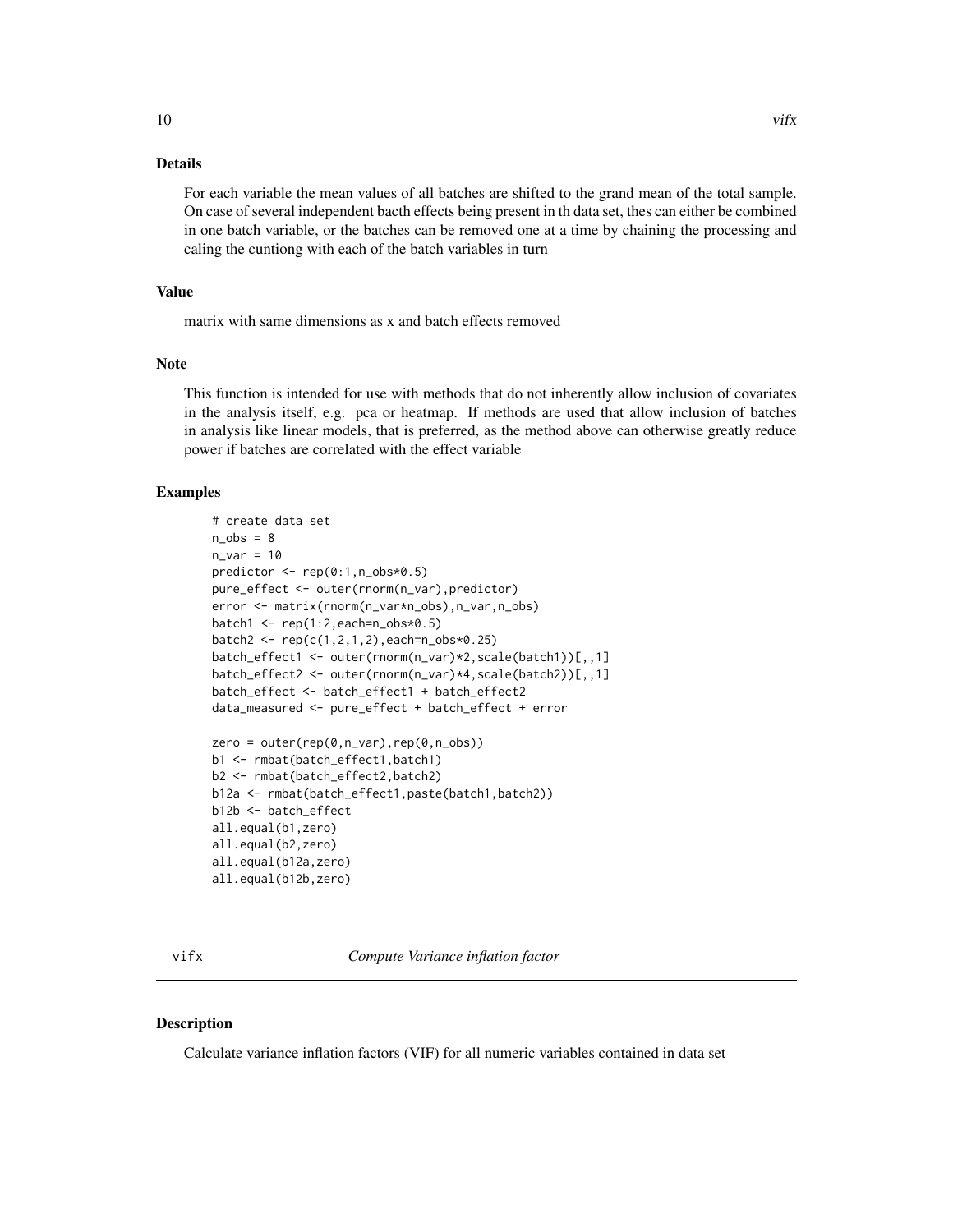#### <span id="page-10-0"></span>write.data 11

## Usage

vifx(x)

#### Arguments

x name of data frame for which the VIFs should be computed

## Details

The function reads in the object named in x, builds a linear model for each of the contained variables in the data set, regressing the selected variable on all other numeric variables contained in the data set.

The multiple R-squared is computed and transformed to VIF using following formula:  $VIF_i$  =  $\frac{1}{1-R_i^2}$ 

## Value

A named vector with names given by the contained numeric variables and values by the computed respective VIFs

## Examples

vifx(iris)

write.data *Create text data files using convenient defaults*

## Description

Several presets are provided for creating text data files. Functions are based on write.table, with some predefined extras to save time when writing data sets to clear text files

## Usage

```
write.tab(data, filename, sep="\t", quote=FALSE, row.names=FALSE, ...)
```
## Arguments

| data      | name of object to be saved                                   |
|-----------|--------------------------------------------------------------|
| filename  | File name                                                    |
| sep       | Column separator, see details                                |
| quote     | Should text data be quoted? Default FALSE                    |
| row.names | Whether rownames whould be included in output, default=FALSE |
|           | Further arguments passed on to write.table()                 |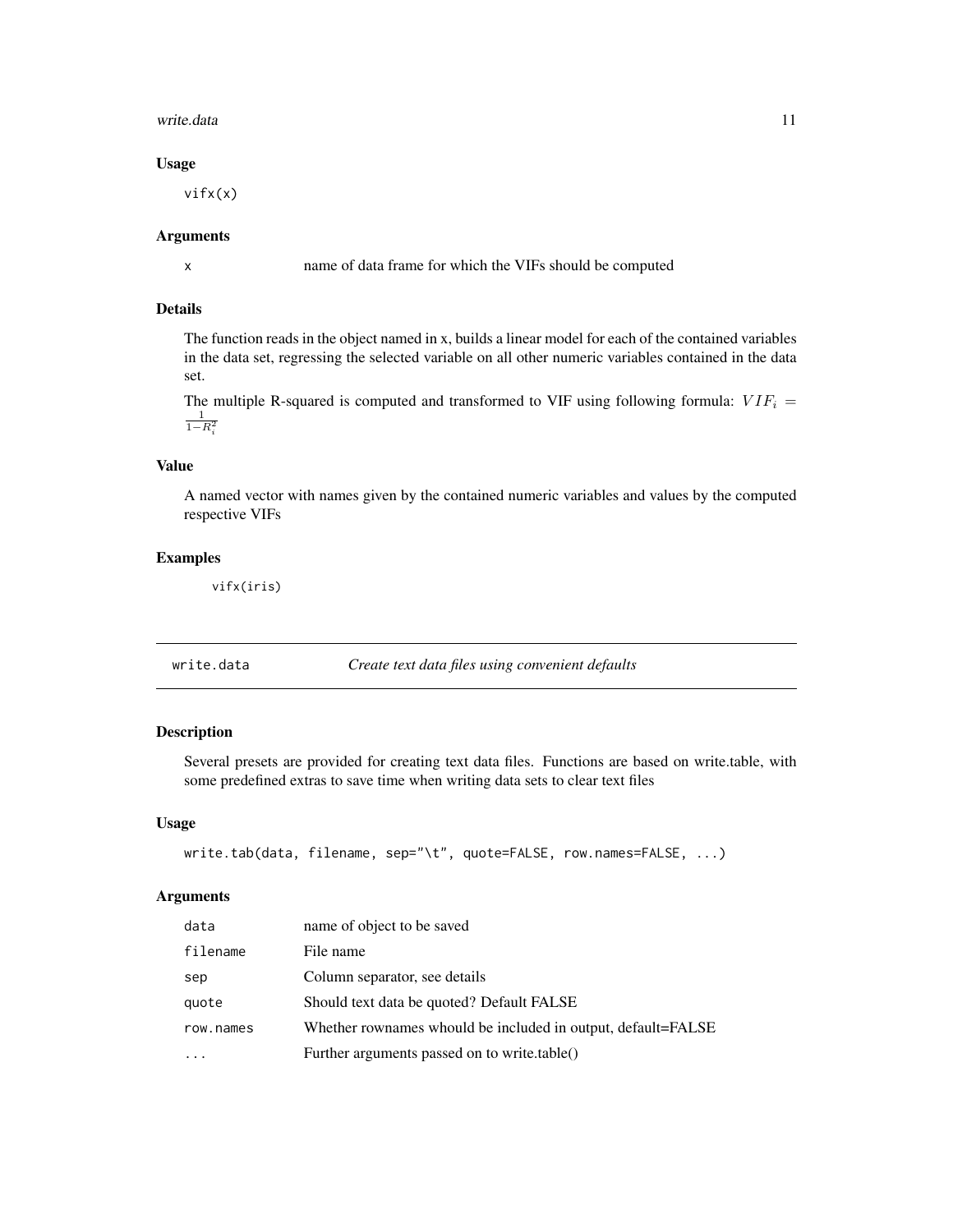## Details

Both of the named functions just use the filename as 2nd positional argument and call write.table(). Difference between both is that write.tab has predefined the column separator as "\t", while write.space uses the write.table default " ".

## Examples

```
## Not run:
   write.tab(iris,"~/iris_tab.txt")
   write.space(iris,"~/iris_space.txt")
```
## End(Not run)